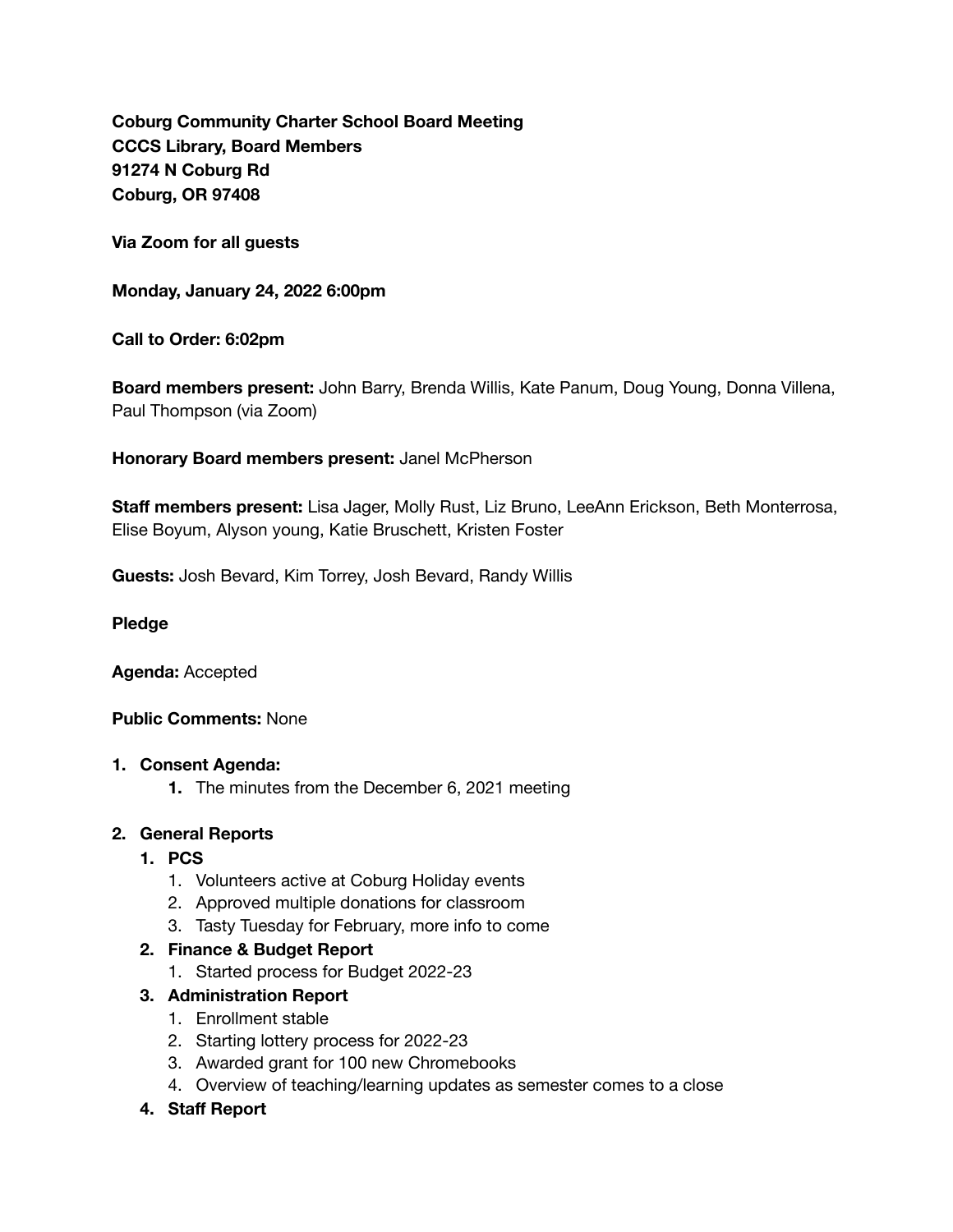- 1. Staff is seeing more support with music time, but also looking for more prep time
- 2. Working on work-life balance and recharging
- 3. Discussion of how to support staff in a more effective way, this year and for next year

### **3. Information/Discussion Items**

### **1. Investment Review**

- 1. Policy is now to have Roehl & Yi to meet with finance committee twice a year, chair of Finance committee to bring info to Board
- 2. Investment company wondering about reallocating funds if we are not going to use at this time. When looking at budget for next year the following needs have been identified by finance committee
	- 1. Long term subs
	- 2. IT position increased from 0.5 FTE to 1.0 FTE
	- 3. Increased custodial FTE to 1.5
	- 4. Building needs
		- 1. Roof
		- 2. Security cameras
		- 3. Moving electrical 'switches' from janitor closet to broiler room (E-rate grant pays for 40%)
		- 4. Portables with the intent of science lab

## **2. Review Board Goals**

- 1. Optimize Board Governance and Structure
	- 1. Multiple interested parties for open Board positions
- 2. Sustainable fundraising model
	- 1. Katie B. working on monthly sponsors and balancing asks with PCS
- 3. Quality Academic Program

# **3. Eugene 4j Annual Review Report**

1. Review of report

### **4. ACB Every Student Belongs Policy - 1st Read**

- 1. Used to be name "All Students Belong"
- 2. Action item for next meeting

# **5. Guidance on Services CCCS is able/can provide**

1. Difficult in this time to get services in our community (greater Eugene/Springfield area)

### **4. Action Items**

- **1. Adjusts to Portfolio Allocations** 
	- 1. Continue current allocations at this time

### **2. Adjust Calendar to add "no-student days"**

Motion by Brenda Willis to change Friday, April 15, 2022 to a "no-student day". Board unanimously approved.